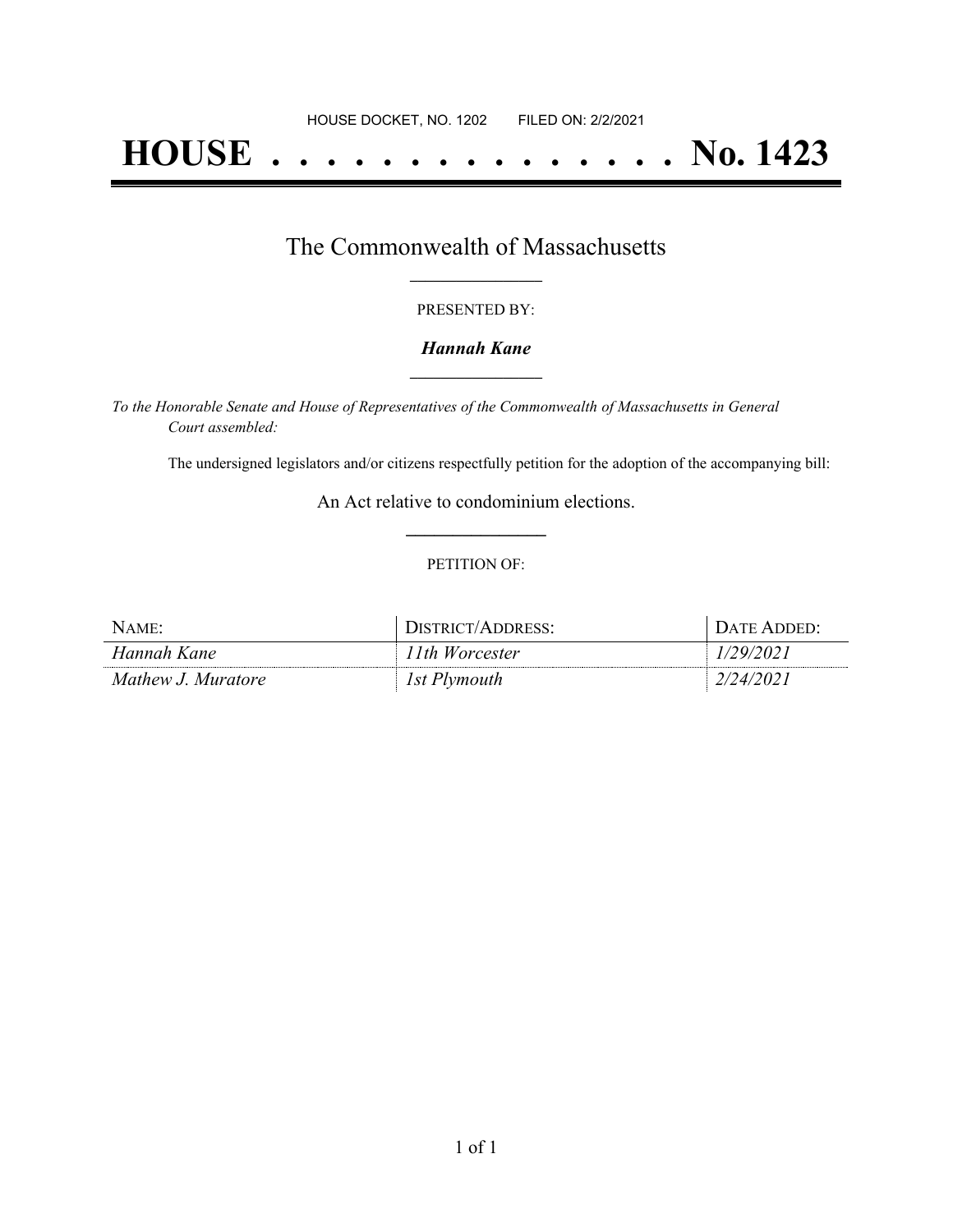## **HOUSE . . . . . . . . . . . . . . . No. 1423**

By Mrs. Kane of Shrewsbury, a petition (accompanied by bill, House, No. 1423) of Hannah Kane and Mathew J. Muratore relative to condominium elections. Housing.

#### [SIMILAR MATTER FILED IN PREVIOUS SESSION SEE HOUSE, NO. *1302* OF 2019-2020.]

## The Commonwealth of Massachusetts

**In the One Hundred and Ninety-Second General Court (2021-2022) \_\_\_\_\_\_\_\_\_\_\_\_\_\_\_**

**\_\_\_\_\_\_\_\_\_\_\_\_\_\_\_**

An Act relative to condominium elections.

Be it enacted by the Senate and House of Representatives in General Court assembled, and by the authority *of the same, as follows:*

1 Chapter 183A of the General Laws is hereby amended by adding the following section:-

| $\overline{2}$ | Section 24. (a) Any election held by any organization of unit owners shall be decided by            |
|----------------|-----------------------------------------------------------------------------------------------------|
| $\overline{3}$ | a plurality of those ballots cast on the day of the election or annual meeting; provided, that such |
| $\overline{4}$ | ballots shall include absentee ballots. There shall be no quorum requirement for any such           |
| 5 <sup>1</sup> | election. Owners who are in attendance at the election or annual meeting and those valid            |
| 6              | absentee ballots received by the election inspector by the day of the election or Annual Meeting    |
| $\tau$         | shall constitute a quorum. For the purposes of this section, the term election inspector shall mean |
| 8              | an election inspector appointed pursuant to subsection (s). Unit owners not in attendance and       |
| 9              | who have not submitted an absentee ballot forfeit their right to vote in the election.              |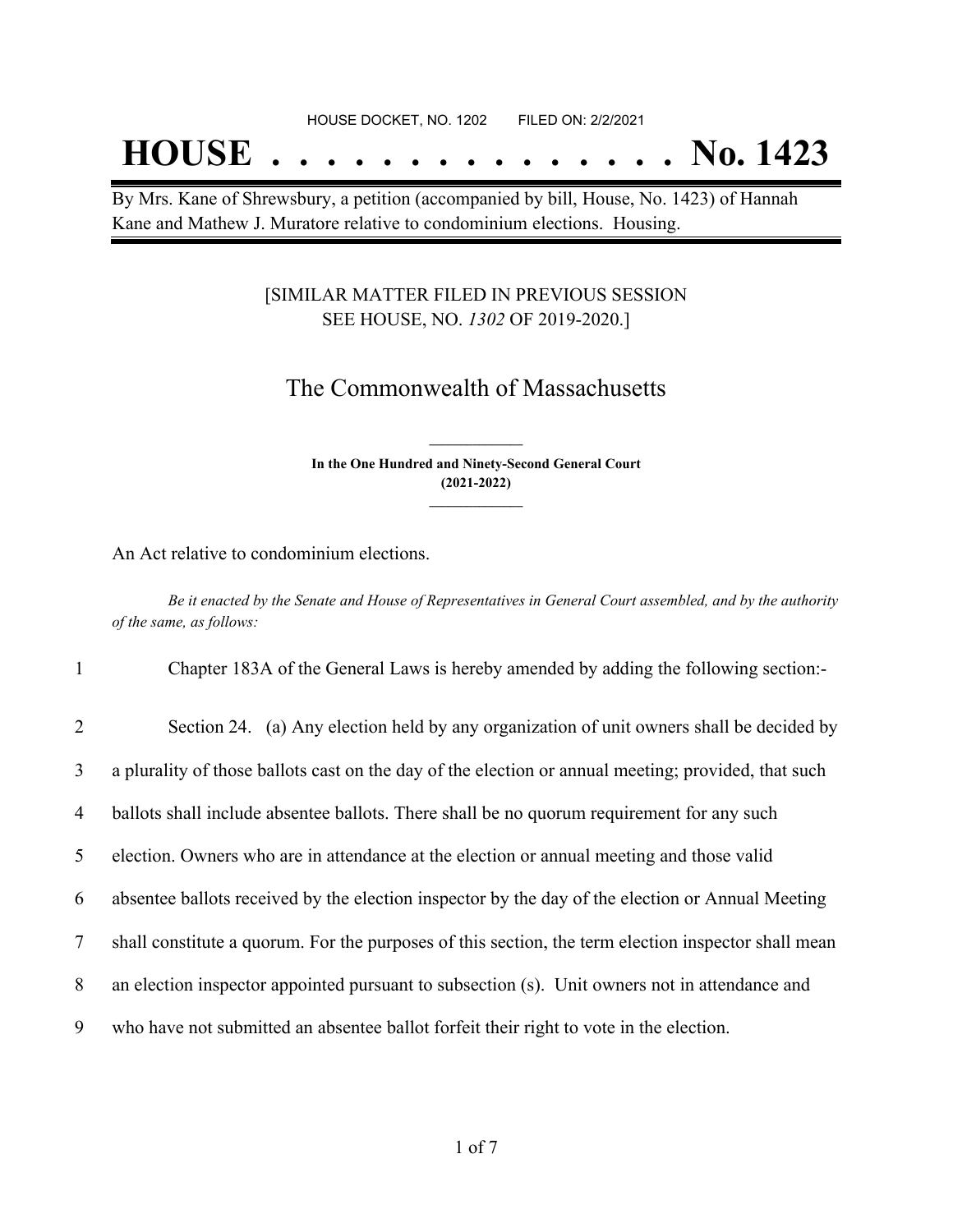(b) No proxy ballots are to be allowed and no unit owners are permitted to designate their vote to another unit owner. Unit owners no present to vote at the meeting in person shall comply with the absentee ballot procedure in subsections (l) to (o), inclusive.

 (c) Notice of annual meeting shall include a call for nominations notice if there are available board of trustee positions to fill and an election is scheduled to occur. The notice shall be sent no less than 45 days before the date of the annual meeting.

 (d) Any unit owner wishing to be considered as a candidate for a board position shall notify the organization of unit owners in writing not less than 20 days before the election by one of the following methods of delivery: (1) in hand; (2) by certified mail with return receipt; (3) by electronic mail with an electronic mail reply received from the organization of unit owners that the notification was received; or (4) regular United States mail with a written receipt of acknowledgement from the organization of unit owners.

 (e) A second notice shall be sent out to all unit owners no less than 14 days prior to the annual meeting or election indicating the names of all unit owners who responded to the call for nominations and who wish to run for a board position. An absentee ballot shall be included in this second notice with clearly stated instructions on how to return the absentee ballot to the election inspector. The absentee ballot should include the names of all candidates, their address and their length of time on the board. The absentee ballot shall indicate the number and length of the board members terms that are expiring. If a unit owner candidate has included a 1 page resume or biography, this shall be included in the notice.

 (f) The call for nominations shall be a formal notice sent to all owners asking those interested in board service submit a statement of interest. This notice shall indicate the number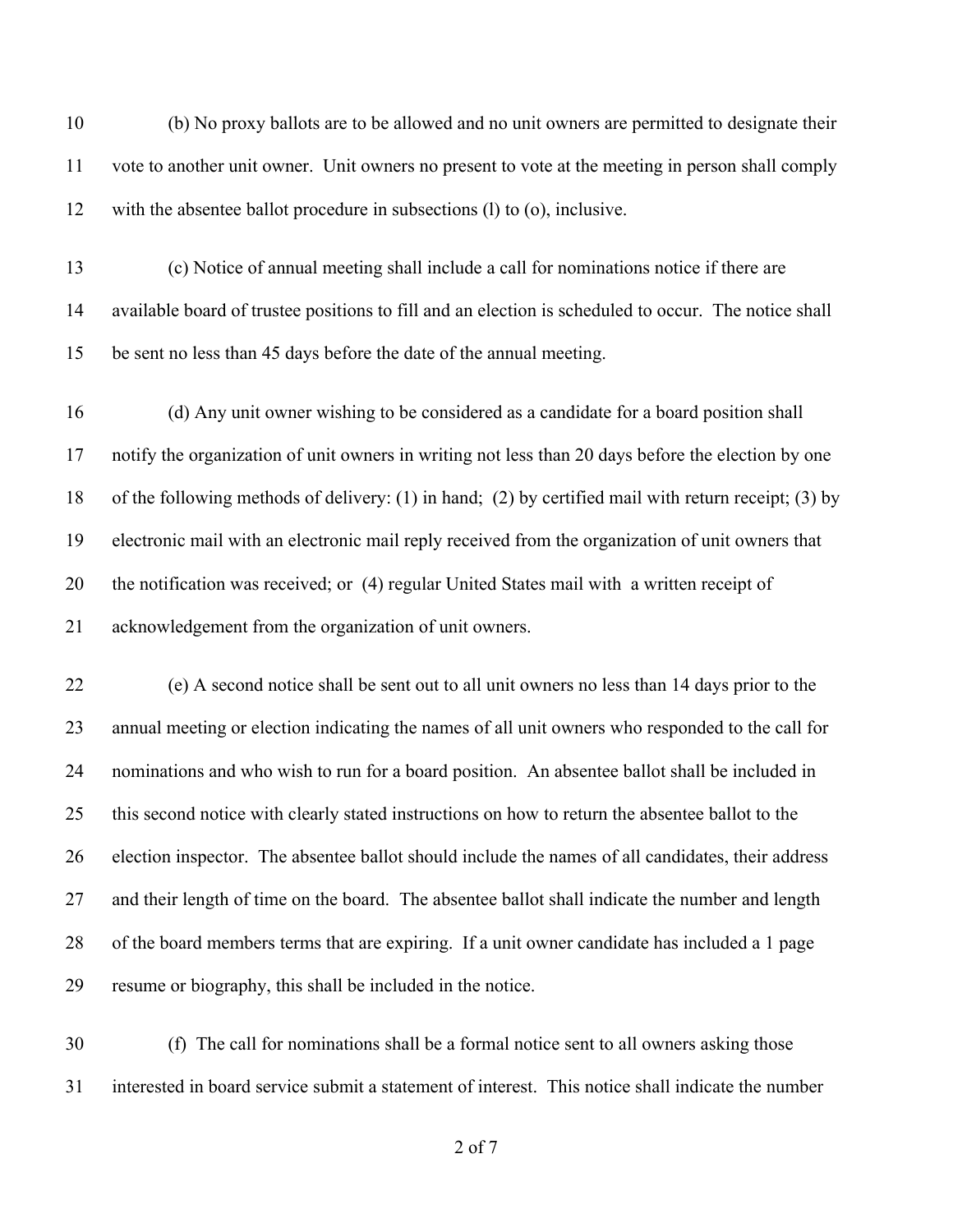and length of the board members terms that are expiring. Nominations received by the association at least 14 days before mailing the election notice shall be listed on the ballot and included with any absentee ballots that are mailed or otherwise distributed. Upon request of a candidate, the organization of unit owners shall include an information sheet on a 81/2 by 11 inch piece of paper, which shall be furnished by the candidate not less than 30 days before the election. This informational sheet shall be included with any absentee ballots mailed or otherwise distributed. The board candidate's information sheet shall provide the candidate's name, address, experience, and the reasons for wanting to serve on the board. Upon distribution to unit owners, any and all candidate's information sheet shall be printed on a single-sided sheet of paper and placed in alphabetical order in any mailing or distribution.

 (g) A board candidate elect shall meet the following criteria to qualify: (1) be up-to-date in their assessments and condominium maintenance fees; (2) be a current unit owner; (3) be up to date on city or town property tax assessments; and (4) not be subject to a current foreclosure action.

 (h) In the event that an organization of unit owners is unable to find a unit owner willing to run for the position of trustee after 2 written or electronic mail attempts; provided, that 1 of such attempts shall be in the form of a written call for nominations letter mailed to all unit owners, the board may solicit other board candidates who are non-unit owners, contractors or vendors. Preference for board positions shall be reserved for a unit owner first and board members who are not unit owners should be reserved only when no unit owner is willing or able to join the board.

(i) There shall be no write-in candidates on any ballot or in any election.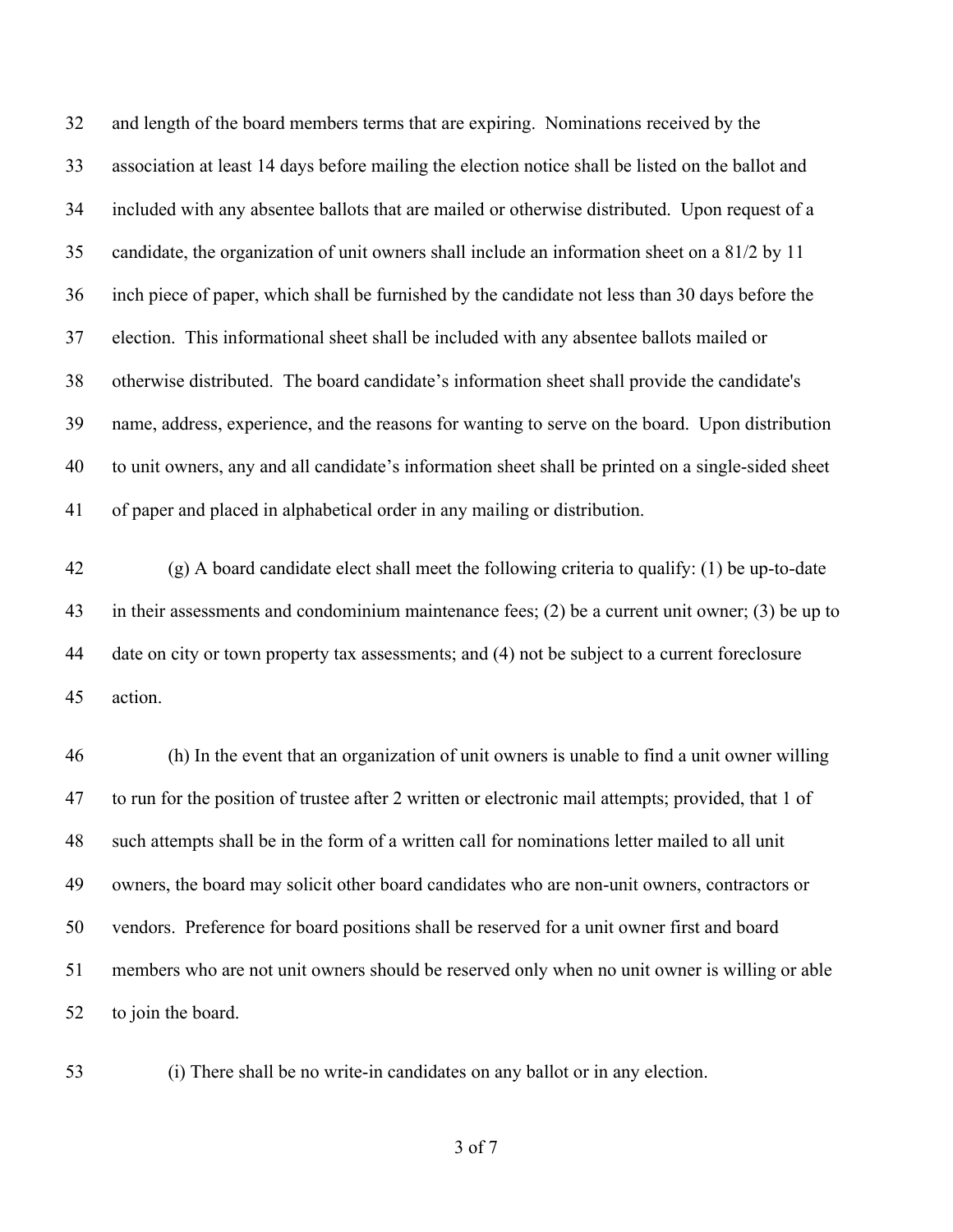(j) If a candidate for trustee chooses to be elected for a specific board this preference shall be made known when responding to the call for nominations notice. This preference shall be documented on any ballot, candidate list or form regarding the election. If the call for nominations reveals that 2 candidates for trustee are seeking the same position on the board, the preference shall be given to the candidate receiving the higher number of unit owner votes in the election or annual meeting.

 (k) Any member of the board seeking a new or different position on the current board or if there is any dispute of the board with regard to who shall hold the position this question shall be voted upon by the unit owners at the next scheduled annual meeting. No quorum shall be required and the absentee ballot process shall be followed in the same manner as if a regular annual meeting or election was held. Those individuals seeking a new or different board position may provide a candidate information sheet pursuant to the requirements in subsection (f).

 (l ) Not less than 14 days prior to the organization of unit owners annual meeting or election, a second notice shall be sent to all unit owners listing the names of all valid unit owner candidates who responded to the call for nominations letter and who wish to run for a board position. An absentee ballot shall be included in the second notice with instructions on how to return the absentee ballot to the election inspector and a specific mailing address to which the absentee ballot shall be mailed.

 (m) The absentee ballot shall include the names of all candidates, their address and their length of time on the board. The absentee ballot shall indicate the number and length of the board members terms that are expiring. If a unit owner candidate has included a 1 page resume or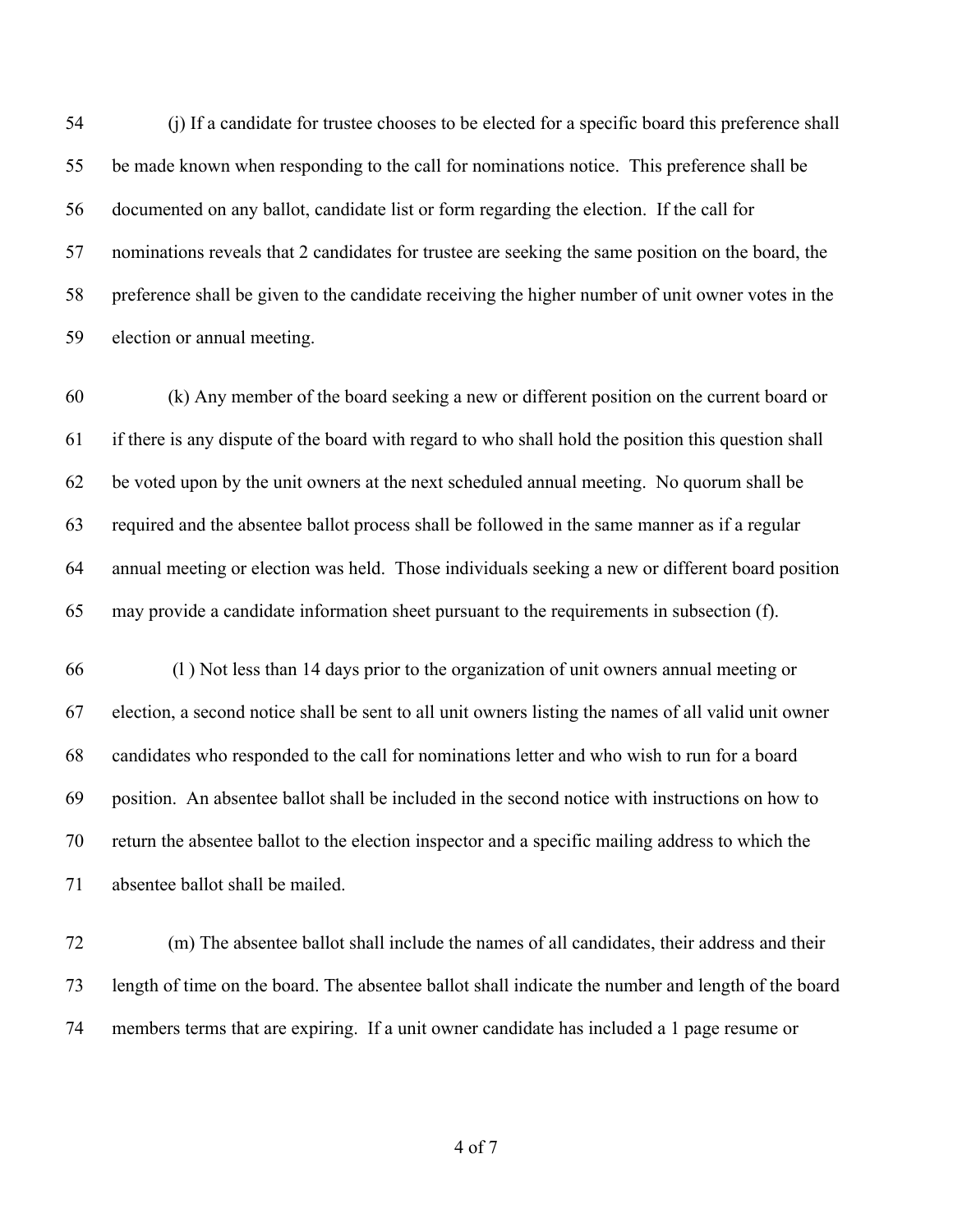biography, this shall be included in second notice. No absentee ballots shall be received, opened or evaluated by any standing board member or the current property management company.

 (n) In the event that a unit owner or board candidate cannot attend the annual meeting or election in person, a completed absentee ballot may be returned by 1 of the following methods: (1) mailed or delivered in hand to the election inspector or (2) submitted in a sealed envelope, signed across the seal of the envelope to any other unit owner who is not a standing board member for submission election inspector at the annual meeting.

 (o) For the absentee ballot to be considered valid, it shall be submitted to the election inspector in a sealed envelope, signed across the back by the absentee unit owner. An absentee ballot may be revoked at any time by the unit owner. Any absentee ballot received, handled or viewed by any entity currently receiving payment for service by the current board shall be void.

 (p) Any blank ballots delivered to the election inspector shall be considered void and none are to be submitted or accepted at any time by the election inspector for purposes of this or any board election. At no time shall any ballot of any kind be given, delivered, faxed or mailed to any entity currently receiving payment for services by the current board.

 (q) Each candidate for Trustee shall have at least 3 minutes to address the voting unit owners; provided, however that this time shall not be used to endorse other trustee candidates or to encourage the voting public or unit owners to vote for any particular candidate.

 (r) There shall be no talking by any voting party, any employee of the board, any attorneys or any volunteers during the time from when the ballots are distributed to when the ballots are collected by the election inspector. During the voting process, any question about the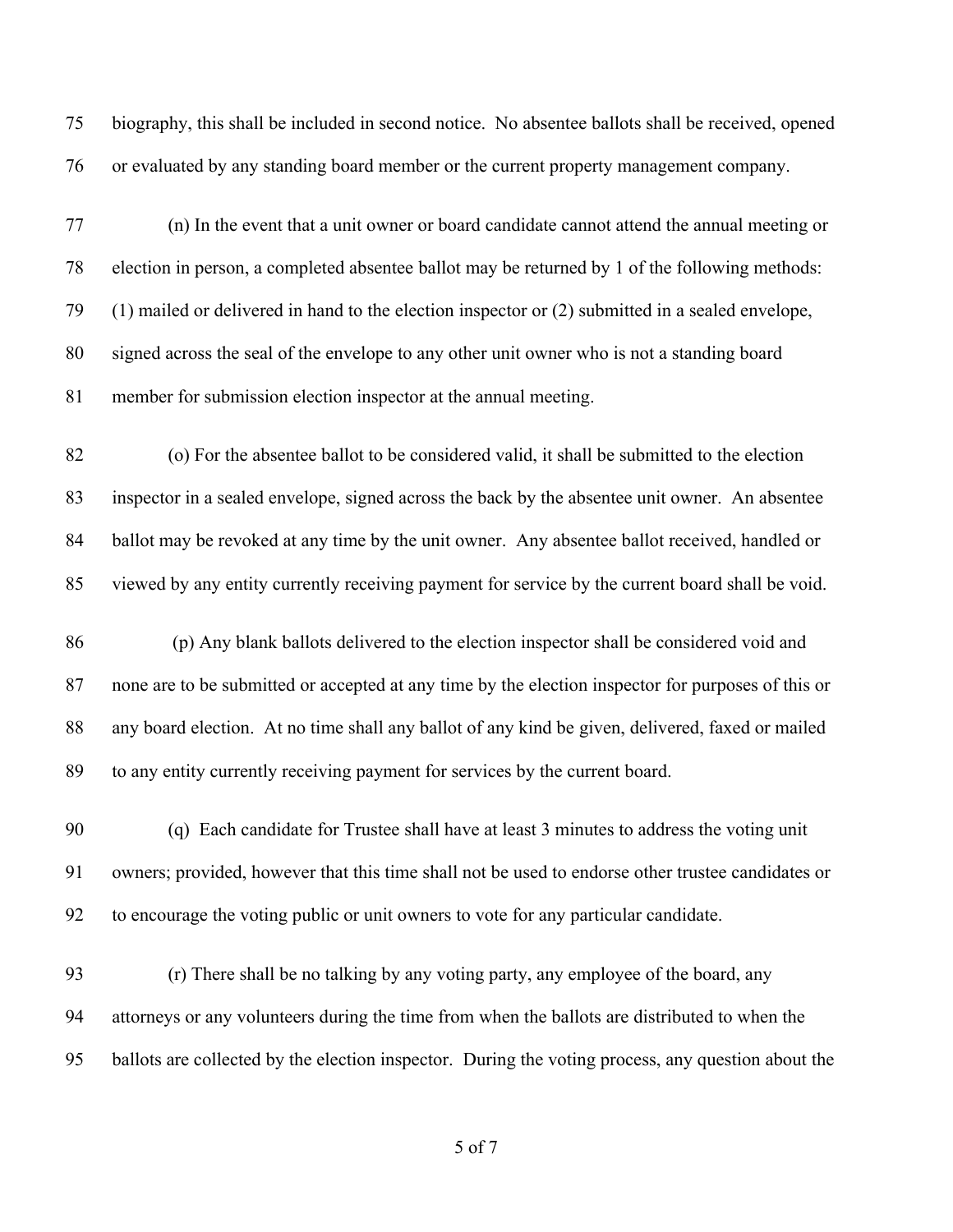ballot or candidates should be directed only to the election inspector overseeing the election and no other party.

 (s) An organization of unit owners shall appoint 1 or 3 election inspectors to oversee the elections. An election inspector shall be someone who is not affected by the outcome of the election, not currently contracted to perform any service of the organization of unit owners and not receiving any payment, fees or services from any member of the current board or any property management company with the exception of any reasonable and customary compensation for the specific task of overseeing the election process of the organization of unit owners. Election inspectors shall not have a personal relationship or other conflict of interest with any sitting member of the board, board candidate or the property management company associated with the board. Election inspectors shall do the following: (1) determine the number of unit owners entitled to vote and the voting power of each; (2) determine the authenticity, validity, and effect of ballots received; (3) receive ballots; (4) hear and determine all challenges and questions in any way arising out of or in connection with the right to vote; (5) count and tabulate all votes; (6) determine when the polls shall close; (7) determine the result of the election; and (8) perform any acts as may be proper to conduct the election with fairness to all members in accordance with this section and all applicable rules of the organization of unit owners regarding the conduct of the election that are not in conflict with this section.

 (t) Votes shall be counted the same day of the election and preliminary results pending any required verification by the election inspector of the validity of returned ballots including the number of votes for each candidate and announced publicly at the annual meeting or election. Any candidate, or designated candidate representative in the event a candidate cannot be present,